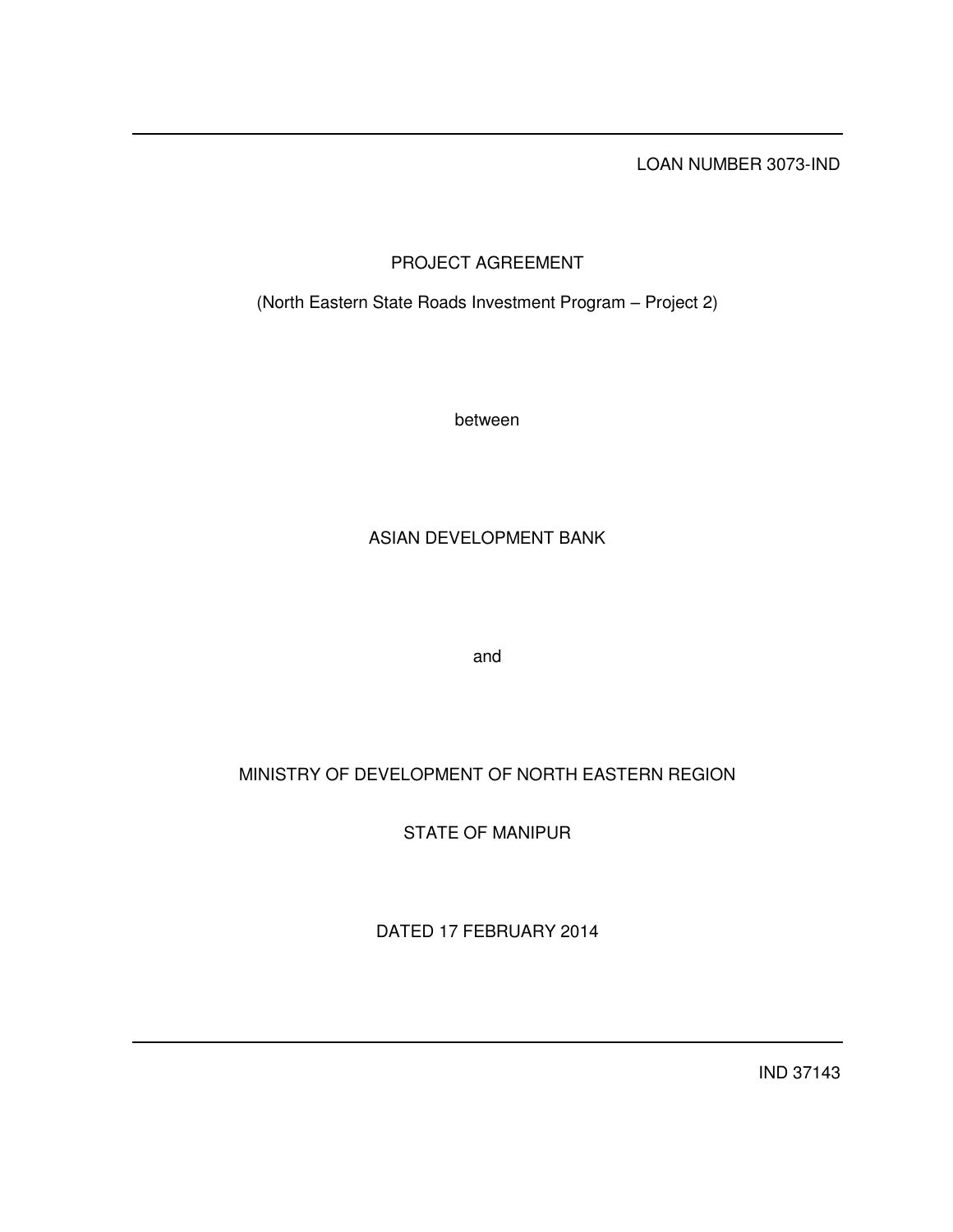# **PROJECT AGREEMENT**

 PROJECT AGREEMENT dated 17 February 2014 between ASIAN DEVELOPMENT BANK ("ADB") on the one part; and the MINISTRY OF DEVELOPMENT OF NORTH EASTERN REGION, acting by the President ("MDONER") and STATE OF MANIPUR, acting by its Governor ("Manipur") on the other part.

#### WHEREAS

 (A) by a Loan Agreement of even date herewith between India ("Borrower") and ADB, ADB has agreed to make to the Borrower a loan of one hundred twenty five million two hundred thousand Dollars (\$125,200,000) on the terms and conditions set forth in the Loan Agreement, but only on the condition that a portion of the proceeds of the loan be made available to MDONER and Manipur, and that MDONER and Manipur agree to undertake certain obligations towards ADB set forth herein; and

(B) MDONER and Manipur, in consideration of ADB entering into the Loan Agreement with the Borrower, have agreed to undertake the obligations set forth herein;

NOW THEREFORE the parties hereto agree as follows:

# **ARTICLE I**

## **Definitions**

 Section 1.01. Wherever used in this Project Agreement, unless the context otherwise requires, the several terms defined in the Loan Agreement and in the Loan Regulations (as so defined) have the respective meanings therein set forth.

# **ARTICLE II**

## **Particular Covenants**

Section 2.01. (a) MDONER and Manipur shall carry out the Project with due diligence and efficiency, and in conformity with sound applicable administrative, financial, engineering, environmental and roads development practices.

 (b) In the carrying out of the Project and operation of the Project facilities, MDONER and Manipur shall perform all obligations set forth in the Loan Agreement to the extent that they are applicable to MDONER and Manipur respectively.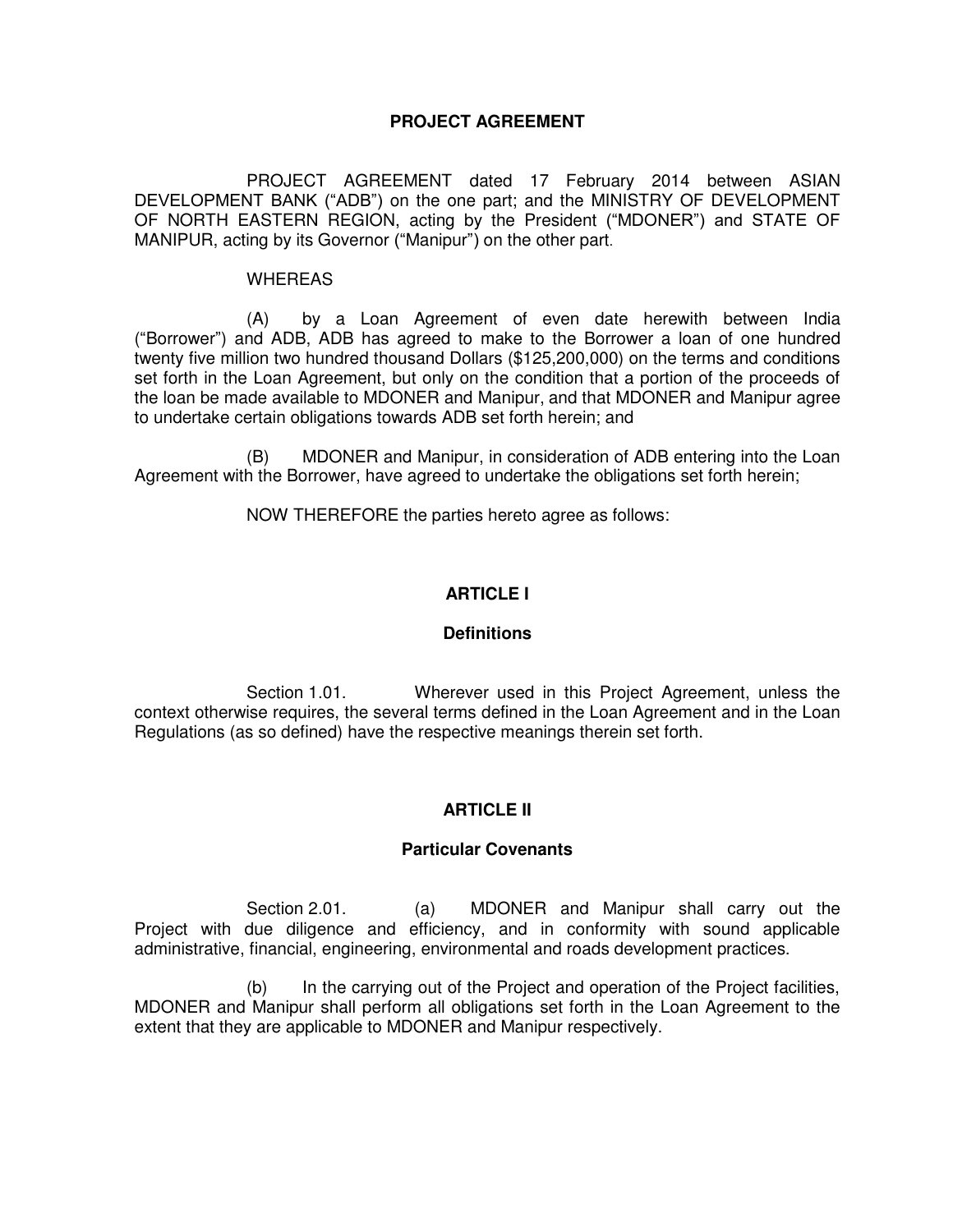Section 2.02. MDONER and Manipur shall make available, promptly as needed, the funds, facilities, services, land and other resources as required, in addition to the proceeds of the Loan, for the carrying out of the Project.

 Section 2.03. (a) In the carrying out of the Project, MDONER and Manipur shall employ competent and qualified consultants and contractors, acceptable to ADB, to an extent and upon terms and conditions satisfactory to ADB.

 (b) Except as ADB may otherwise agree, MDONER and Manipur shall procure all items of expenditures to be financed out of the proceeds of the Loan in accordance with the provisions of Schedule 4 to the Loan Agreement. ADB may refuse to finance a contract where any such item has not been procured under procedures substantially in accordance with those agreed between the Borrower and ADB or where the terms and conditions of the contract are not satisfactory to ADB.

 Section 2.04. MDONER and Manipur shall carry out the Project in accordance with plans, design standards, specifications, work schedules and construction methods acceptable to ADB. MDONER and Manipur shall furnish, or cause to be furnished, to ADB, promptly after their preparation, such plans, design standards, specifications and work schedules, and any material modifications subsequently made therein, in such detail as ADB shall reasonably request.

Section 2.05. (a) Manipur shall take out and maintain with responsible insurers, or make other arrangements satisfactory to ADB for, insurance of the Project facilities to such extent and against such risks and in such amounts as shall be consistent with sound practice.

 (b) Without limiting the generality of the foregoing, Manipur undertakes to insure, or cause to be insured, the Goods to be imported for the Project against hazards incident to the acquisition, transportation and delivery thereof to the place of use or installation, and for such insurance any indemnity shall be payable in a currency freely usable to replace or repair such Goods.

 Section 2.06. MDONER and Manipur shall maintain, or cause to be maintained, records and accounts adequate to identify the items of expenditure financed out of the proceeds of the Loan, to disclose the use thereof in the Project, to record the progress of the Project (including the cost thereof) and to reflect, in accordance with consistently maintained sound accounting principles, its operations and financial condition.

Section 2.07. (a) ADB, MDONER and Manipur shall cooperate fully to ensure that the purposes of the Loan will be accomplished.

 (b) MDONER and Manipur shall promptly inform ADB of any condition which interferes with, or threatens to interfere with, the progress of the Project, the performance of their respective obligations under this Project Agreement or the Financing Arrangements, or the accomplishment of the purposes of the Loan.

 (c) ADB, MDONER and Manipur shall from time to time, at the request of either party, exchange views through their representatives with regard to any matters relating to the Project, MDONER, Manipur and the Loan.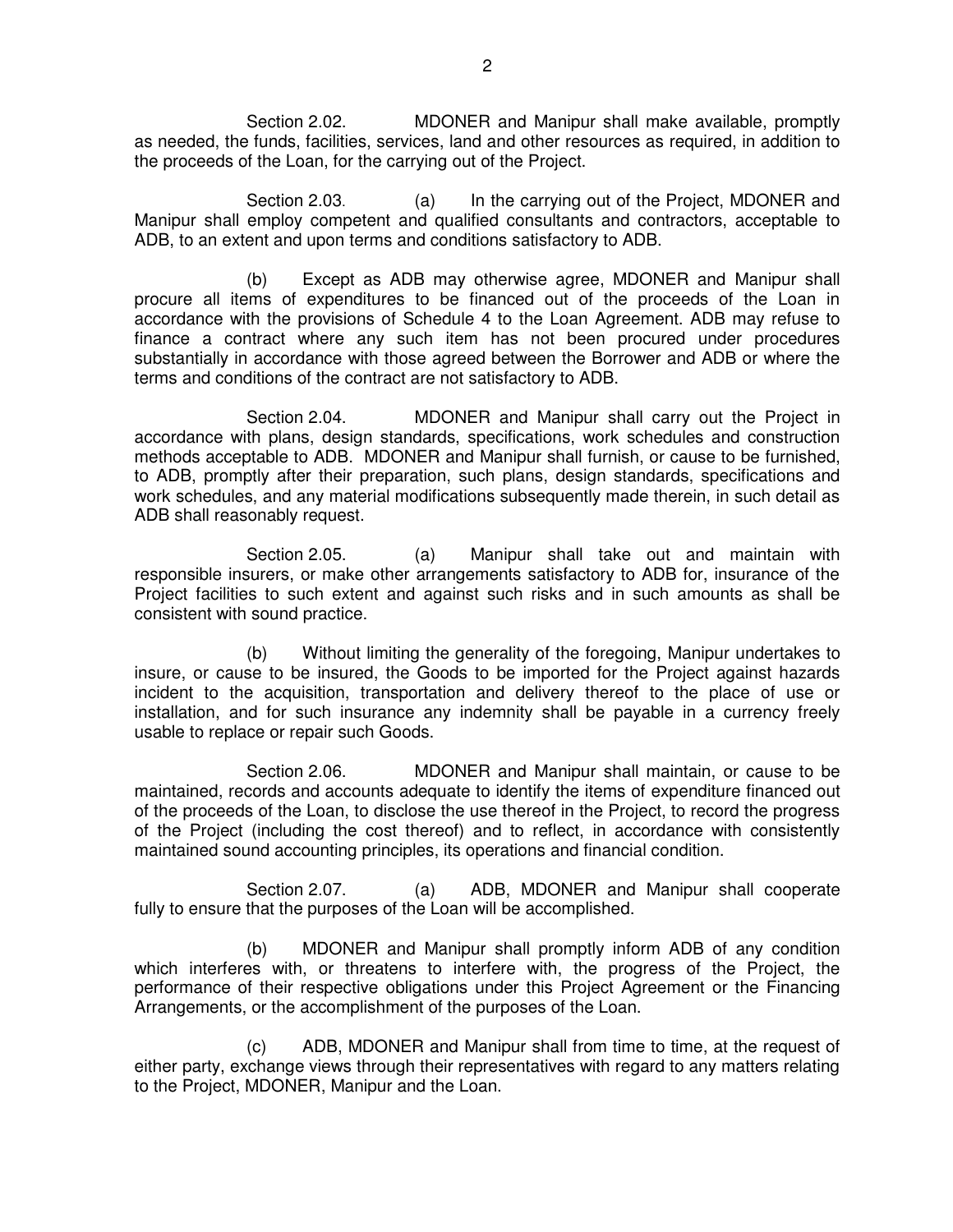Section 2.08. (a) MDONER and Manipur shall furnish to ADB all such reports and information as ADB shall reasonably request concerning (i) the Loan and the expenditure of the proceeds thereof; (ii) the items of expenditure financed out of such proceeds; (iii) the Project; (iv) the administration, operations and financial condition of MDONER and Manipur; and (v) any other matters relating to the purposes of the Loan.

 (b) Without limiting the generality of the foregoing, MDONER and Manipur shall furnish to ADB quarterly reports on the execution of the Project and on the operation and management of the Project facilities. Such reports shall be submitted in such form and in such detail and within such a period as ADB shall reasonably request, and shall indicate, among other things, progress made and problems encountered during the quarter under review, steps taken or proposed to be taken to remedy these problems, and proposed program of activities and expected progress during the following quarter.

 (c) Promptly after physical completion of the Project, but in any event not later than 3 months thereafter or such later date as ADB may agree for this purpose, MDONER and Manipur shall prepare and furnish to ADB a report, in such form and in such detail as ADB shall reasonably request, on the execution and initial operation of the Project, including its cost, the performance by MDONER and Manipur of their respective obligations under this Project Agreement and the accomplishment of the purposes of the Loan.

Section 2.09. (a) MDONER and Manipur shall (i) maintain separate accounts and records for the Project and the Subprojects; (ii) prepare annual financial statements for the Project and the Subprojects in accordance with accounting principles acceptable to ADB; (iii) have such financial statements audited annually by independent auditors whose qualifications, experience and terms of reference are acceptable to ADB, in accordance with international standards for auditing or the national equivalent acceptable to ADB; (iv) as part of each such audit, have the auditors prepare a report (which includes the auditors' opinion on the financial statements, use of the Loan proceeds and compliance with the financial covenants of the Loan Agreement and Project Agreement and a management letter (which sets out the deficiencies in the internal control of the Project that were identified in the course of the audit, if any); and (v) furnish to ADB, no later than 6 months after the close of the fiscal year to which they relate, copies of such audited financial statements, audit report and management letter, all in the English language, and such other information concerning these documents and the audit thereof as ADB shall from time to time reasonably request.

 (b) ADB shall disclose the annual audited financial statements for the Project and the opinion of the auditors on the financial statements within 30 days of the date of their receipt by posting them on ADB's website.

 (c) MDONER and Manipur shall enable ADB, upon ADB's request, to discuss the financial statements for the Project and the Subprojects and its financial affairs where they relate to the Project with the auditors appointed by MDONER and Manipur pursuant to paragraph (a)(iii) of this Section, and shall authorize and require any representative of such auditors to participate in any such discussions requested by ADB. This is provided that such discussions shall be conducted only in the presence of an authorized officer of MDONER and Manipur, unless MDONER and Manipur shall otherwise agree.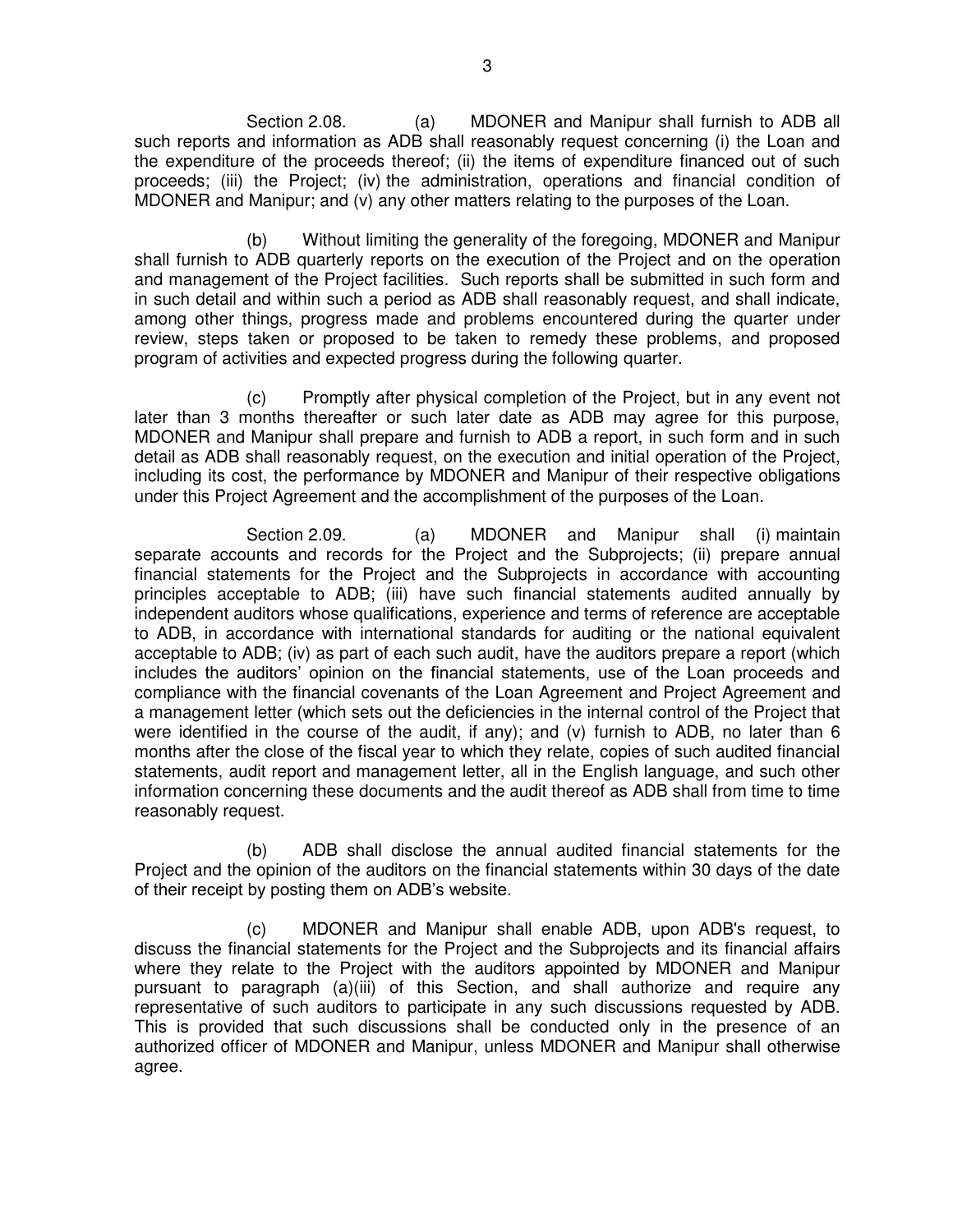Section 2.10. MDONER and Manipur shall enable ADB's representatives to inspect the Project, the Goods and Works and any relevant records and documents.

Section 2.11. (a) MDONER and Manipur shall, promptly as required, take all action within their respective powers to carry on their operations, and to acquire, maintain and renew all rights, properties, powers, privileges and franchises which are necessary in the carrying out of the Project or the Subprojects.

 (b) MDONER and Manipur shall at all times carry out the Project and Subprojects in accordance with sound administrative, financial, engineering, environmental and roads development practices, and under the supervision of competent and experienced management and personnel.

 (c) In relation to the Project, Manipur shall at all times operate and maintain its assets, equipment and other property, and from time to time, promptly as needed, make all necessary repairs and renewals thereof, all in accordance with sound administrative, financial, engineering, environmental, roads development, maintenance and operational practices.

 Section 2.12. Except as ADB may otherwise agree, Manipur shall not sell, lease or otherwise dispose of any of its assets which shall be required for the efficient carrying on of its operations or the disposal of which may prejudice its ability to perform satisfactorily any of its obligations under this Project Agreement.

 Section 2.13. Except as ADB may otherwise agree, MDONER and Manipur shall apply the proceeds of the Loan to the financing of expenditures on the Project in accordance with the provisions of the Loan Agreement and this Project Agreement, and shall ensure that all items of expenditures financed out of such proceeds are used exclusively in the carrying out of the Project.

 Section 2.14. Except as ADB may otherwise agree, MDONER and Manipur shall duly perform all their respective obligations under the Financing Arrangements, and shall not take, or concur in, any action which would have the effect of assigning, amending, abrogating or waiving any rights or obligations of the parties under the Financing Arrangements without prior notice to ADB.

# **ARTICLE III**

# **Effective Date; Termination**

Section 3.01. This Project Agreement shall come into force and effect on the date on which the Loan Agreement comes into force and effect. ADB shall promptly notify MDONER and Manipur of such date.

Section 3.02. This Project Agreement and all obligations of the parties hereunder shall terminate on the date on which the Loan Agreement shall terminate in accordance with its terms.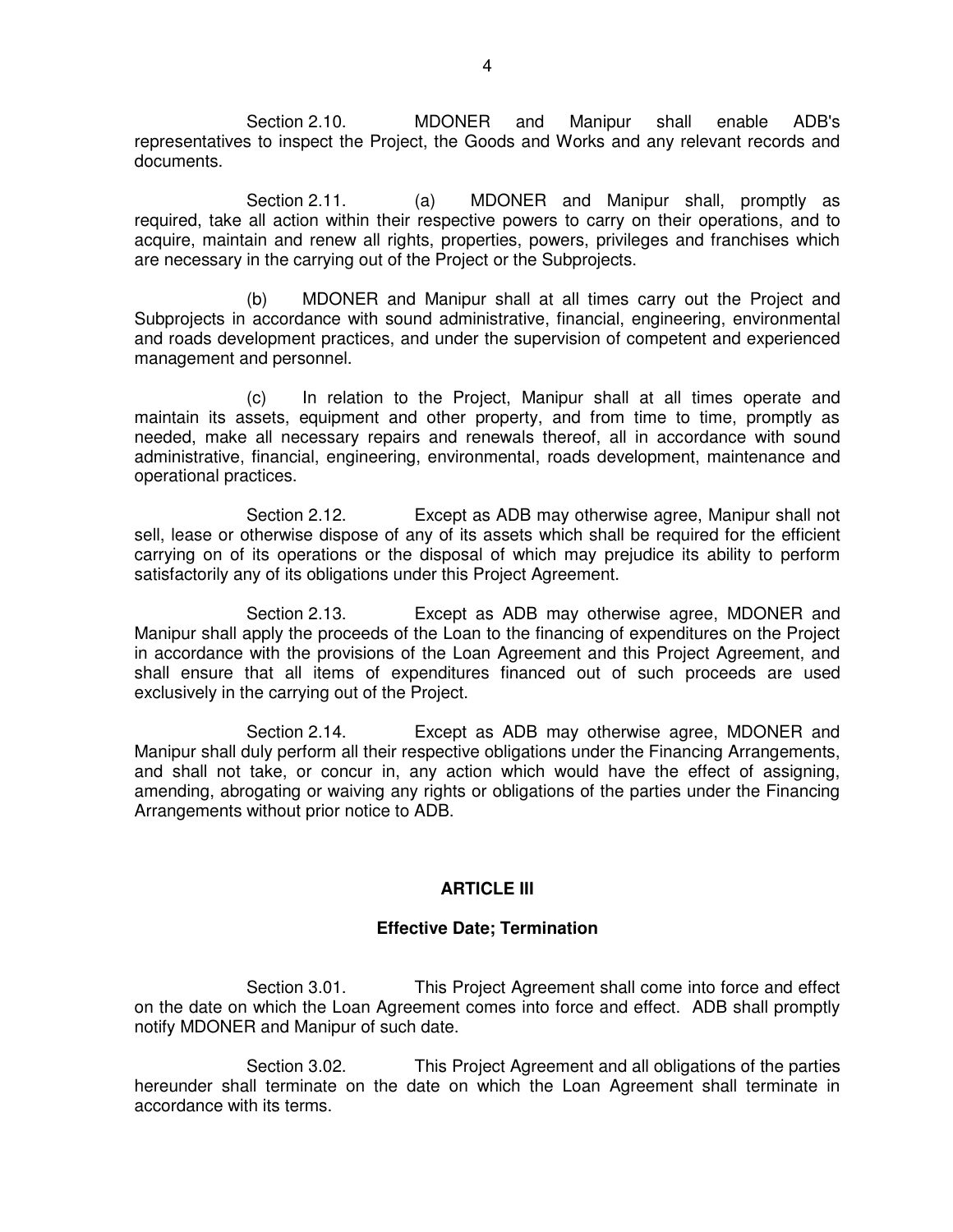Section 3.03. All the provisions of this Project Agreement shall continue in full force and effect notwithstanding any cancellation or suspension under the Loan Agreement.

## **ARTICLE IV**

#### **Miscellaneous**

Section 4.01. Any notice or request required or permitted to be given or made under this Project Agreement and any agreement between the parties contemplated by this Project Agreement shall be in writing. Such notice or request shall be deemed to have been duly given or made when it shall be delivered by hand, mail, telegram, cable, telex or facsimile to the party to which it is required or permitted to be given or made at its address hereinafter specified, or at such other address as such party shall have designated by notice to the party giving such notice or making such request. The addresses so specified are:

#### For ADB

Asian Development Bank 6 ADB Avenue Mandaluyong City 1550 Metro Manila **Philippines** 

Facsimile Numbers:

 (632) 636-2444 (632) 636-2340.

#### For MDONER

 Joint Secretary Vigyan Bhawan Annexe, Maulana Azad Road, New Delhi India

Facsimile Number:

91-11-23015219.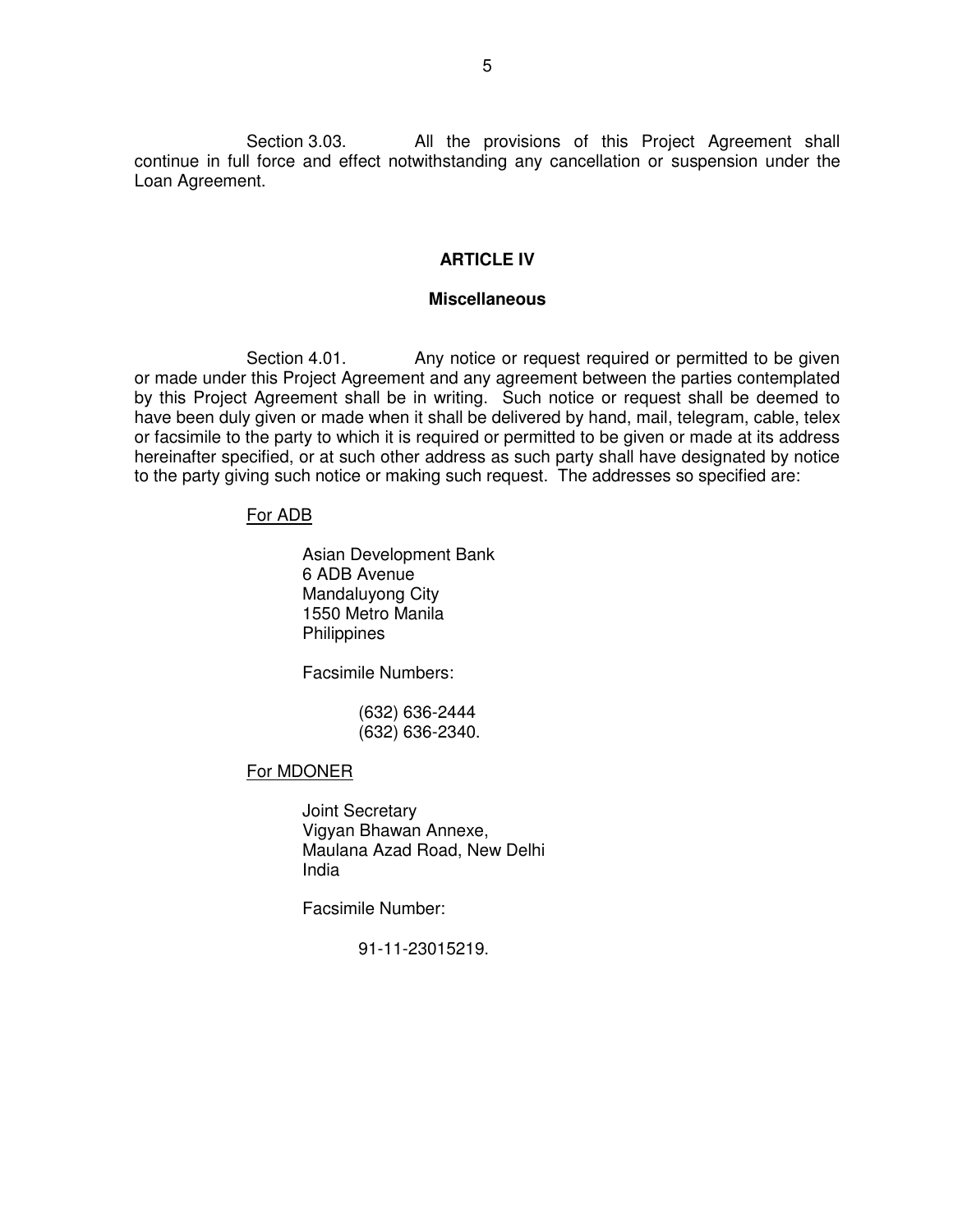For Manipur

 Chief Engineer, PWD PWD Complex Khuyathong, Imphal Manipur-795001 India

Facsimile Number:

91-385-2452837. 91-385-2456395.

Section 4.02. (a) Any action required or permitted to be taken, and any documents required or permitted to be executed, under this Project Agreement by or on behalf of (i) MDONER may be taken or executed by its Joint Secretary, or by such other person or persons as he or she shall so designate in writing notified to ADB; and (ii) Manipur may be taken or executed by its Additional Chief Secretary (Planning), or by such other person or persons as he or she shall so designate in writing notified to ADB.

 (b) MDONER and Manipur shall furnish to ADB sufficient evidence of the authority of each person who will act under paragraph (a) of this Section, together with the authenticated specimen signature of each such person.

Section 4.03. No delay in exercising, or omission to exercise, any right, power or remedy accruing to either party under this Project Agreement upon any default shall impair any such right, power or remedy or be construed to be a waiver thereof or an acquiescence in such default; nor shall the action of such party in respect of any default, or any acquiescence in any default, affect or impair any right, power or remedy of such party in respect of any other or subsequent default.